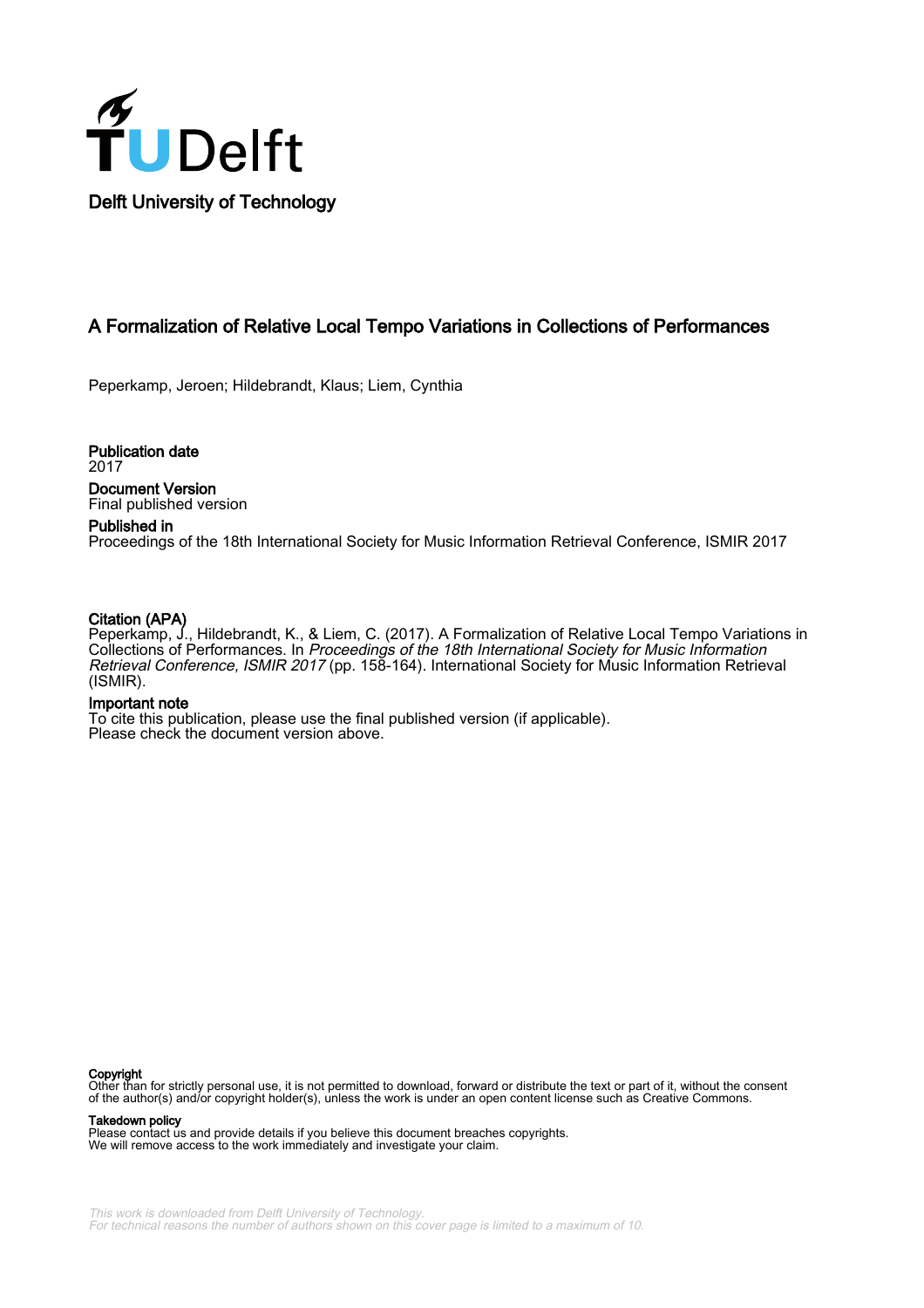# A FORMALIZATION OF RELATIVE LOCAL TEMPO VARIATIONS IN COLLECTIONS OF PERFORMANCES

Jeroen Peperkamp Klaus Hildebrandt Cynthia C. S. Liem Delft University of Technology, Delft, The Netherlands

jbpeperkamp@gmail.com {k.a.hildebrandt, c.c.s.liem}@tudelft.nl

## **ABSTRACT**

Multiple performances of the same piece share similarities, but also show relevant dissimilarities. With regard to the latter, analyzing and quantifying variations in collections of performances is useful to understand how a musical piece is typically performed, how naturally sounding new interpretations could be rendered, or what is peculiar about a particular performance. However, as there is no formal ground truth as to what these variations should look like, it is a challenge to provide and validate analysis methods for this. In this paper, we focus on relative local tempo variations in collections of performances. We propose a way to formally represent relative local tempo variations, as encoded in warping paths of aligned performances, in a vector space. This enables using statistics for analyzing tempo variations in collections of performances. We elaborate the computation and interpretation of the mean variation and the principal modes of variation. To validate our analysis method despite the absence of a ground truth, we present results on artificially generated data, representing several categories of local tempo variations. Finally, we show how our method can be used for analyzing to realworld data and discuss potential applications.

### 1. INTRODUCTION

When performing music that is written down in a score, musicians produce sound that subtly differs from what is written. For example, to create emphasis, they can vary the time between notes, the dynamics, or other instrumentspecific parameters, such as which strings to use on a violin or how to apply the pedals on a piano. In this paper, we focus on variations in timing, contributing a method to detect local tempo variations in a collection of performances.

Solving this problem is made difficult by the fact that it is not clear what we are trying to find: there is generally no ground truth that tells us what salient variations there are for a given piece. Furthermore, it is difficult to discern whether a given performance is 'common' or 'uncommon'.

To overcome this, we propose an approach for statistical analysis of relative local tempo variations among performances in a collection. To this end, we elaborate the computation of the mean variation and the principal modes of variation. The basis of the approach is the insight that after normalization, the set of possible tempo variations, represented by temporal warping paths, forms a convex subset of a vector space. We test our approach on artificially generated data (with controllable variations in a collection), and on recorded real performances. We discuss two applications: analysis of tempo variations and example-guided synthesis of performances.

## 2. RELATED WORK

#### 2.1 Performance Analysis

Most closely related to the present work are the works in [9, 11] and [21, 22], focusing on statistical comparison of performances, targeting local tempo variations without ground truth. [9, 11] focus especially on temporal warping paths with respect to a reference performance. Furthermore, [10] analyzes main modes of variation in comparative analysis of orchestral recordings. We differ from these works in offering a more formalized perspective on variation, a more thorough and controlled validation procedure on artificially generated data, and ways to perform analyses with respect to a full collection of performances, beyond a single reference performance.

Further work in comparative performance analysis considered features such as dynamics [6]: here, it was shown that dynamic indications in a score do not lead to absolute realizations of loudness levels. [8] and [1] provide comparative analyses on many expressive features, although the latter work also finds that musicians find it difficult to think about the aspects of their performance in the quantitative fashion that is common in the MIR literature.

The absence of a clear-cut ground truth also poses challenges when automatically creating a natural-sounding rendition of a piece of music, as noted in [3] as well as [26]. Indeed, the system in the latter work explicitly relies "on a 'correct' or 'appropriate' phrase structure analysis", suggesting it is not trivial to get such an analysis.

Quite some work has also gone into the task of structure analysis, e.g. [12, 14–16, 18, 19, 23]. It turns out, however, that for some genres, the structure may be perceived ambiguously, as observed with professional annotators [23], performers [17] and listeners [24].

 $\circ$   $\circ$  c Jeroen Peperkamp, Klaus Hildebrandt, Cynthia C. S. Liem. Licensed under a Creative Commons Attribution 4.0 International License (CC BY 4.0). Attribution: Jeroen Peperkamp, Klaus Hildebrandt, Cynthia C. S. Liem. "A formalization of relative local tempo variations in collections of performances", 18th International Society for Music Information Retrieval Conference, Suzhou, China, 2017.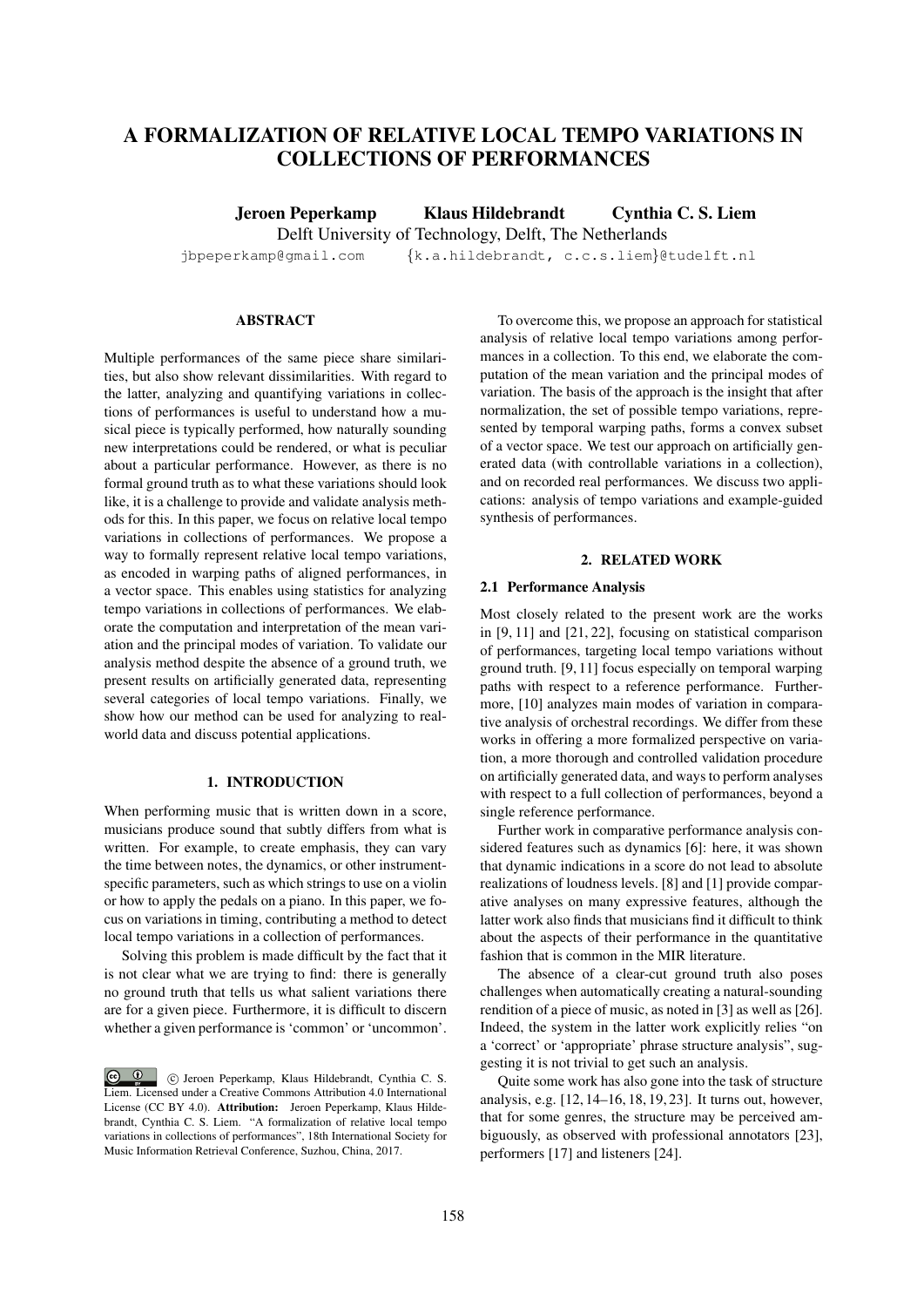### 2.2 Dynamic Time Warping

For obtaining temporal warping paths between performances, we use Dynamic Time Warping (DTW). In a nutshell, DTW matches points from one time series to points from another time series such that the cumulative distance between the matched points is as small as possible, for some suitable distance function; the matching can then be interpreted as a warping path. A thorough overview of DTW is given in [13].

#### 3. FORMAL ANALYSIS FRAMEWORK

We start with a formalization of tempo variations and then describe the proposed statistical analysis. The tempo variations we consider can be described by warping paths, which can be obtained from recordings of performances by using DTW.

## 3.1 Formal Properties

We wish to compare tempo variations between different performances of a piece. In this section, we consider an idealized setting in which only the local tempo is varied. In the next section, we will discuss how this can be used for analyzing variations in actual performances.

For our formal framework, we first need a representation of a performance. We will call the reference performance  $g : [0, l_g] \to \mathbb{R}^d$ , with  $l_g$  the length of the performance and  $d$  the dimensionality of some suitable feature space in which the performance can be represented. Other performances in a collection, displaying tempo variations with respect to the reference performance, can be defined as follows:

Definition 1. *A performance of* g *with varied tempo is a*  $f$ *unction*  $f = g \circ \psi : [0, l_f] \to \mathbb{R}^d$ , with  $l_f$  and  $d$  defined as *above, and*  $\psi : [0, l_f] \rightarrow [0, l_q]$  *a function with nonnegative derivative, i.e.,*  $\dot{\psi} > 0$ *. We call*  $\psi$  *a tempo variation.* 

For the analysis of tempo variations between  $f$  and  $g$ , we distinguish between average and relative tempo variation. The average tempo variation can be observed by looking at the length of the interval over which the functions are parametrized; it is simply the difference in average overall tempo of each performance. Clearly, the longer the interval, the slower the performance is on average. There is more structure in the details, of course, which is what the relative variations attempt to capture. Specifically, this refers to an analysis of tempo variations given that the performances are parametrized over an interval of the same length, for instance, the unit interval.

Now, to implement the concept of relative tempo variations, we first reparametrize the performances over the unit interval. Given  $f : [0, l_f] \rightarrow \mathbb{R}^d$ , we consider the normalized performance  $f^* = f \circ \rho : [0,1] \to \mathbb{R}^d$ , where  $\rho : [0, 1] \rightarrow [0, l_f]$  is given by  $\rho(t) = l_f t$ . Now we can go into more detail about these relative tempo variations.

#### *3.1.1 Structure of the Set of Relative Tempo Variations*

Relative tempo variations can be described by reparametrizations that relate the performances in question. Due to the normalization of the performances, the reparametrizations map the unit interval to itself. The relative tempo variations  $\varphi$  and their derivatives  $\dot{\varphi}$  are characterized by the following two properties:

**Property 1.**  $\varphi(0) = 0, \varphi(1) = 1$ .

**Property 2.**  $\dot{\varphi}(n) \ge 0$  *for any*  $n \in [0, 1]$ *.* 

Examples of such relative tempo variations are shown in Figure 1 (left), along with insets to see what happens when one zooms in. When working with the normalized performances, every performance with varied tempo  $f^*$  of a reference performance  $g^*$  has the form  $f^* = g^* \circ \varphi$ .

The benefit of splitting average and relative variation is that the set of relative variations has a geometric structure: the following lemma shows that it is a convex set in an vector space. This enables us to use classical methods from statistical analysis to analyze the relative tempo variations, as explained in Section 3.2.

#### Lemma 1. *Convex combinations of relative tempo variations are relative tempo variations.*

*Proof.* Let  $\alpha = (\alpha_1, \dots, \alpha_m)$  be a vector of nonnegative numbers,  $\alpha_i \geq 0$ , with unit  $\ell_1$  norm,  $\sum_{i=1}^m \alpha_i = 1$ , and let  $\varphi_i : [0,1] \mapsto [0,1]$  be relative tempo variations (1  $\leq$  $i \leq m$ ). We show that  $\varphi = \sum_{i=1}^{m} \alpha_i \varphi_i$  is a relative tempo variation. As a sum of functions on the unit interval,  $\varphi$  is also a function on the unit interval. Since the  $\alpha_i$  sum to 1,  $\sum_{i=1}^{m} \alpha_i \varphi_i(0) = 0$  and  $\sum_{i=1}^{m} \alpha_i \varphi_i(1) = 1$ , which means that Property 1 holds. Finally, since all  $\alpha_i$  are nonnegative,  $\dot{\varphi} \geq 0$  is also maintained. П

#### 3.2 Analysis of Prominent Variations

In the following, we consider a set of performances (with varied tempo) and show how our approach allows us to compute statistics on the set. Explicitly, we take the mean and perform principal component analysis (PCA). As a first step, we reparametrize the performances over the unit interval  $[0, 1]$ , as described above. We distinguish two settings for our analysis. First, we describe a setting in which we consider one reference performance. An example of such a reference performance in practice is a rendered MIDI, which has a linear timing to which we relate the actual performances in the set. In the second setting, we avoid the use of a reference performance by incorporating all pairwise comparisons between performances.

#### *3.2.1 Comparing to the Reference Performance*

Comparing a set of performances  $\{f_1, f_2, \ldots, f_n\}$  to a reference  $g$ <sup>\*</sup> means obtaining for each normalized performance  $f_i^*$  the corresponding relative tempo variation  $\varphi_i$ , such that  $f_i^* = g^* \circ \varphi_i$ . Lemma 1 shows that we can build a continuous set of relative tempo variations by building convex combinations. Geometrically speaking, we consider the simplex spanned by the  $\varphi_i$ . Though not needed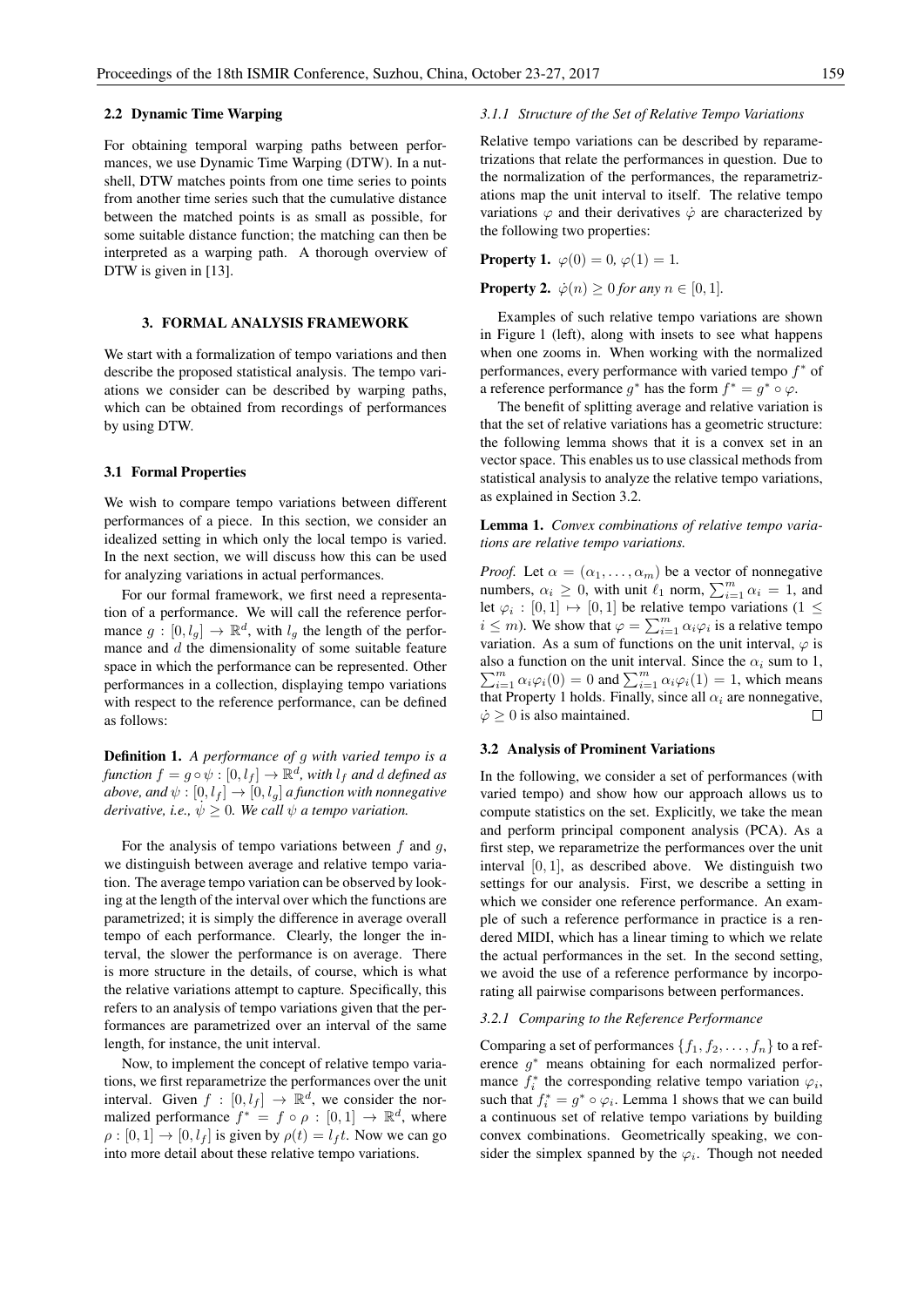

Figure 1. Several reparametrizations  $\varphi$  relating professional human performances of Chopin's Mazurka op. 30 no. 2 to a deadpan MIDI version. Original  $\varphi$  with zoomed insets (left) and their derivatives  $\dot{\varphi}$  (right).

for our analysis, extrapolation out of the simplex is possible, as long as Property 2 is satisfied.

A particularly interesting convex combination for our purposes is the mean of the set of performances. The mean relative tempo variation  $\overline{\varphi}$  can be computed by setting all the  $\alpha_i$  to the same value in Lemma 1 above. The mean of the normalized performances  $\{f_i^*\}$  is given as  $g^* \circ \bar{\varphi}$ . To obtain the mean of the performances,  $g^* \circ \bar{\varphi}$  is linearly rescaled to the average length of the performances  $f_i$ . The mean  $\bar{\varphi}$  gives information about which local tempo variations away from  $g^*$  are the most prevalent among the performances under analysis. Of course, the mean does not capture the variance in the set, for example, deviations in opposite directions, as when some performers speed up and others slow down, which would be evened out.

The variance in a set can be analyzed using PCA. To perform a PCA on the set  $\varphi_i$ , we need a scalar product on the space of relative tempo variations. Since these are functions on the unit interval, any scalar product on this function space can be used. For our experiments, we used the  $L^2$ -scalar product of the derivatives of the functions (in other words the Sobolev  $H_0^1$ -scalar product). The reason for using a scalar product of the derivatives, rather than the function values, is that the derivatives describe the variations in tempo, and the function values encode the alignment of the performance. See Figure 1 (right) for an example of how this brings out the variation. Once a scalar product is chosen, we construct the covariance matrix, whose entries are the mutual scalar products of the functions  $\varphi_i - \bar{\varphi}$  (the distance of the tempo variations to the mean). The eigenvectors of the covariance matrix yield the principal modes of variation in the set  $\varphi_i$ . These express the main variations away from the mean in the set and the eigenvalues indicate how much variance there is in the set of performances by how much of the variance is explained by the corresponding modes. The modes express the tendency of performers to speed up or slow down observed in the set of performances.

#### *3.2.2 Incorporating All Pairwise Comparisons*

When using a reference performance, one has to choose which performance to use as  $g^*$ , or to produce an artificial performance for  $g^*$  (as we do in Section 4). This way, the comparison becomes dependent on the choice of  $g^*$ , which may not be desirable, as there may be 'outlier' performances that would not necessarily be the best choice for a reference performance (though other things can be learned from them [17]).

To avoid the need to choose  $g^*$ , we propose an alternative analysis using all pairwise comparisons. This means obtaining reparametrizations  $\varphi$  for every pair of performances  $f^*$  and  $g^*$  such that  $f^* = g^* \circ \varphi$ . This makes sense, as it is not guaranteed that for three normalized performances  $f^*$ ,  $g^*$  and  $h^*$  and reparametrizations  $\varphi_i$  and  $\varphi_j$ such that  $g^* = f^* \circ \varphi_i$  and  $h^* = g^* \circ \varphi_j$ , we would get  $h^* = f^* \circ \varphi_i \circ \varphi_j$ . In other words, reparametrizations may violate the triangle inequality, so we obtain more information by taking into account all possible reparametrizations.

The same techniques can be applied once we have the (extended) set of reparametrizations  $\varphi$ . That is, we can take the mean of all the  $\varphi$  or perform a PCA on them. Empirically, it turns out there tends to be repeated information in the reparametrizations, which results in a certain amount of natural smoothing when taking the mean; this effect can be seen in Figure 3.

## 4. EXPERIMENTAL VALIDATION

In Section 3, we considered a collection of performances with tempo variations as compared to a reference performance. To perform the analyses described, we take the following steps. First, we map the audio into some suitable feature space; we take the chroma features implemented in the MIRtoolbox [7] to obtain sequences of chroma vectors. We then normalize these sequences to functions over the unit interval. Finally, we use DTW to compute the relative tempo variations  $\varphi$  that best align the performances.

Explicitly, let  $f^*, g^* : [0,1] \rightarrow \mathbb{R}^d$  be sequences of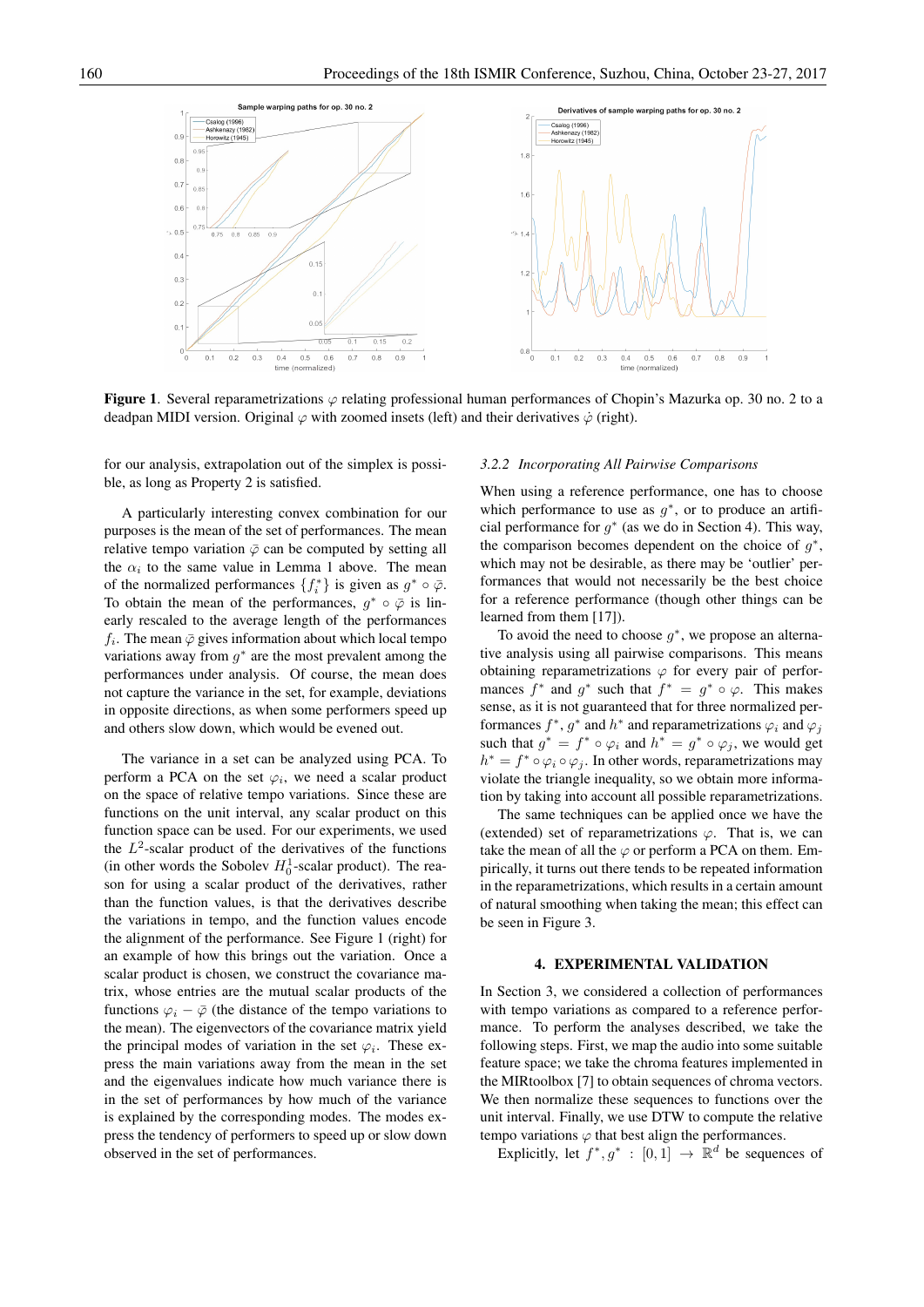chroma vectors (in our case,  $d = 12$ , as analysis at the semitone resolution suffices). Then DTW finds the function  $\varphi$  that satisfies Properties 1 and 2 and minimizes  $||f^* - (g^* \circ \varphi)||_2$ , i.e., the  $L^2$  norm of the difference between  $f^*$  and the reparametrized  $g^*$ . We generate  $\varphi$  in this way for all performances in the collection.

Our goal is to analyze variations between performances. Local tempo variation should be reflected in  $\varphi$ , provided there is not too much noise and the same event sequence is followed (e.g. no inconsistent repeats). The way we bring out the local tempo variation is by taking the derivative  $\dot{\varphi}$ (cf. Section 3.2). A derivative larger/smaller than 1 indicates that the tempo decreases/increases relative to the reference performance. Since the tempo variations are given as a discrete functions, we need to approximate the derivatives. We do this by fitting a spline to the discrete data and analytically computing the spline's derivative.

To avoid the ground truth issue mentioned in Section 2, we devise several classes of artificial data, representing different types of performance variations for which we want to verify the behavior of our analysis. We verify whether the analysis is robust to noise and uniform variation in the overall tempo (the scalar value mentioned in Section 3). Furthermore, we consider different types of local tempo variations, which, without loss of generalization, are inspired by variations typically expected in classical music performances.

In the previous section, we mentioned two possible analysis strategies: considering alignments to a reference performance or between all possible pairs of performances. Since the artificial data are generated not to have outliers, it is difficult to apply the analysis that uses all possible pairs to the artificial data. We therefore focus on the case of using a single reference performance, although we will briefly return to the possibility of using all pairs in Section 5.

#### 4.1 Generating Data

The data were generated as follows. We start with a sequence  $g \in \mathbb{R}^{12 \times m}$  of m 12-dimensional Gaussian noise vectors. Specifically, for each vector  $g_i$ , each element  $g_{i,j}$ is drawn from the standard normal distribution  $N(0, 1)$ . We then generate a collection  $C$  of 'performances' based on g, for seven different variation classes. We normalize the vectors in  $C$  such that each element is between 0 and 1, as it would be in natural chroma vectors. The classes are defined as follows:

Class 1: Simulate minor noise corruption. A new sequence c is generated by adding a sequence  $h \in \mathbb{R}^{12 \times m}$  of 12dimensional vectors, where each element  $h_{i,j} \sim N(0, \frac{1}{4})$ , so  $c = g + h$ . We expect this does not lead to any significant alignment difficulty, so the derivative of the resulting  $\overline{\varphi}$  (which we will call  $\dot{\overline{\varphi}}$ ) will be mostly flat.

Class 2: Simulate linear scaling of the overall tempo by stretching the time. Use spline interpolation to increase the number of samples in  $g$ , to simulate playing identically, but with varying overall tempo. If there are  $n$  sequences generated, vary the number of samples from  $m - \frac{n}{2}$  to  $m + \frac{n}{2}$ . Since this only changes 'performances' on a global scale, this should give no local irregularities in the resulting  $\dot{\bar{\phi}}$ .

Class 3: Simulate playing slower for a specific section of the performance, with sudden tempo decreases towards a fixed lower tempo at the boundaries, mimicking common tempo changes in an A-B-A song structure. Interpolate the sequence to have 1.2 times as many samples between indices  $l = \frac{1}{3}m - \frac{1}{2}X$  and  $h = \frac{2}{3}m + \frac{1}{2}X$ , where  $X \sim U(0, \frac{m}{10})$  (the same randomly drawn X is used in both indices). We expect  $\dot{\bar{\varphi}}$  to be larger in the B part than in A parts. Since in different samples, the tempo change will occur at different times, transitions are expected to be observed at the tempo change intervals.

Class 4: A variation on class 3. Simulate a disagreement about whether to play part of the middle section slower. Let  $k = h - l$ . With a probability of 0.5, do not interpolate the section from  $l + \frac{k}{3}$  to  $h - \frac{k}{3}$ . We expect similar results as for class 3 with the difference that in the middle of the B part, we expect an additional jump in  $\dot{\bar{\varphi}}$ . In the B part,  $\dot{\bar{\varphi}}$ will jump to a lower value, which should still be larger than the value in the A part since only half of the performances decrease the tempo.

Class 5: Simulate a similar A-B-A tempo structure as in class 3, but change the tempo gradually instead of instantly over intervals of size roughly  $\frac{1}{6}m$ . From index  $l_1 = \frac{1}{4}m - \frac{1}{2}X$  to  $l_2 = \frac{5}{12}m + \frac{1}{2}X$ , gradually slow down to 120% of the original tempo by interpolating over a quadratic query interval  $<sup>1</sup>$ , then gradually speed up again</sup> the same way between indices  $h_1 = \frac{7}{12}m - \frac{1}{2}X$  and  $h_2 = \frac{3}{4}m + \frac{1}{2}X$ . Here,  $X \sim U(0, \frac{1}{18}m)$  and is drawn only once. Here again, we expect to see smaller values of  $\dot{\phi}$  in the A parts and a higher value in the B part. Due to the gradual change in tempo, we expect a more gradual transition between A-B and B-A.

Class 6: A variation on class 5. Instead of varying the interval using  $X$ , vary the tempo. First speed up the tempo by a factor  $1.3 + Y$  times the starting value (with  $Y \sim U(-\frac{1}{10}, \frac{1}{10})$ ), then gradually slow down to a lower tempo and again speed up before the regular tempo of A is reached again. Here we expect to see a peak in  $\dot{\bar{\varphi}}$  at the transition from A to B, before the lower value in the B part is reached and again a peak in the transition from B to A.

Class 7: Another variation on class 5: disagreement about speeding up or slowing down. Toss a fair coin ( $p = 0.5$ ); on heads, gradually increase the tempo between  $l_1$  and  $l_2$ to  $1.2 + Y$  times the starting value and decrease it again between  $h_1$  and  $h_2$  as in class 5. On tails, decrease the tempo to  $0.8+Y$  times the starting value between  $l_1$  and  $l_2$  and increase it again between  $h_1$  and  $h_2$ , with  $Y \sim U(-\frac{1}{10}, \frac{1}{10})$ . We expect this to give much more noisy alignment, though there may be a more stable area in  $\dot{\bar{\varphi}}$  where the tempos do not change, even though they are different.

<sup>&</sup>lt;sup>1</sup> Normal linear interpolation corresponds to a constant tempo curve, but if the tempo curve changes linearly, the query interval for interpolation becomes quadratic.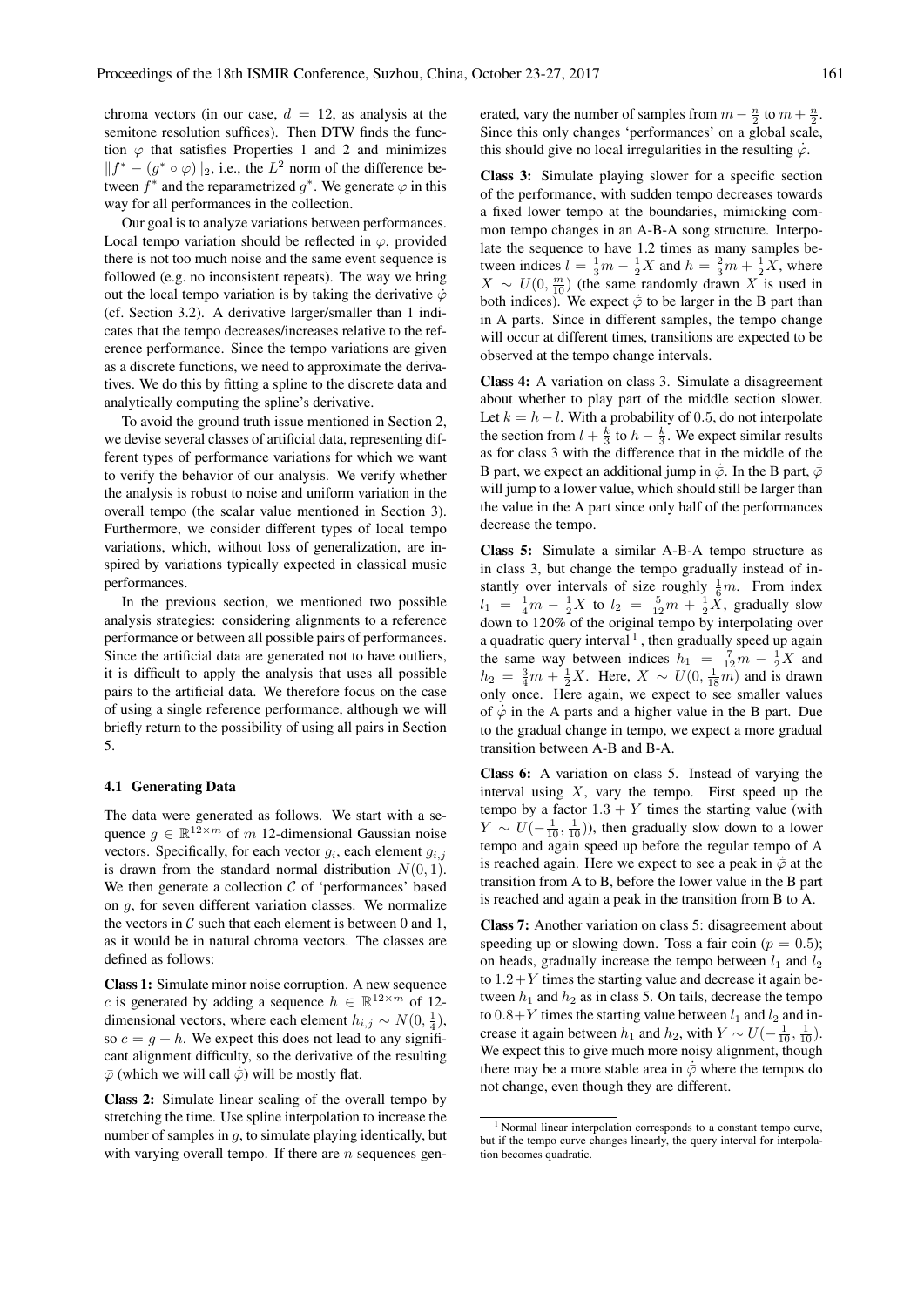

**Figure 2.** On the left:  $\dot{\varphi}$  for class 1–4. In the middle,  $\dot{\varphi}$  for class 5–7. On the right: the first three PCA modes for class 4.

When running our analysis on the classes of artificial data thus generated, we always took  $m = 500$  and generated 100 sequences for each class. We used Matlab to generate the data, using 2017 as the seed for the (default) random number generator. A GitHub repository has been made containing the code for the analysis and for generating the test data<sup>2</sup>. The experiment was run 100 times, resulting in 100  $\bar{\varphi}$ s and 100 sets of PCA modes; we took the mean for both and show the results in figures: Figure 2 (left and middle) show the derivatives when taking the mean (each time) as described in Section 3, while Figure 2 (right) shows what happens when taking the PCA, as also described in Section 3. We show the first three modes because these empirically turn out to cover most (around 90%) of the variance.

### 4.2 Discussion

We now briefly discuss what the analyses on artificial data tell us. First of all, the observed outcomes match our expectations outlined above. This demonstrates that our analysis can indeed detect the relative tempo variations that we know are present in performances of music.

We want to note that Figure 2 shows the derivatives of the relative tempo variation. For example, for class 3, all performances are shorter than the reference; therefore, they are stretched during the normalization. Consequently, the  $\dot{\bar{\varphi}}$  in part A in the normalized performance is smaller than 1. This effect could be compensated by taking the length of the performances into account.

The PCA modes provide information about the variation in the set of performances. Figure 2 shows the first three modes found in Class 4. These three modes are the most dominant and explain more than 90% of the variation. The first mode has a large value in the middle part of the B section. This follows our expectation as only 50% of the performances slow down in this part, hence we expect much variation in this part. In addition, there are small values in the other parts of the B section. This is due to the fact that the performances do not speed up at the same time, so we expect some variation in these parts. Note that the principal modes are linear subspaces, hence sign and scale of the plotted function are arbitrary. An effect of this is that the modes cannot distinguish between speeding up the tempo or slowing it down. Since the first mode captures the main variation in the middle part of the B section, in the second mode the transitions between A and B are more emphasized. The third mode emphasizes the transitions too.

Finally, we note that it becomes possible to zoom in on a particular time window of a performance, in case one wants to do a detailed analysis. A hint of this is shown in Figure 1, left, where zoomed versions of  $\varphi$  are shown in insets. We have defaulted in our experiments to analyzing performances at the global level, and consider it future work to explore what information will be revealed when looking at the warping paths up close.

## 5. APPLICATIONS

Now that we have validated our approach, we describe several applications in which our method can be employed.

#### 5.1 Analyzing Actual Performances

As mentioned in Section 3, we can analyze relative differences between a chosen reference performance and the other performances, or between all possible pairs of performances. We have access to the Mazurka dataset consisting of recordings of 49 of Chopin's mazurkas, partially annotated by Sapp [21]. Note that our analysis can handle any collection of performances and does not require annotations. Since we have no ground truth, it is difficult to make quantitative statements, but in this and the following subsection, we will discuss several illustrative qualitative examples.

In Figure 3, we show  $\dot{\varphi}$  for Mazurka op. 30 no. 2 for both approaches. Taking all pairs into consideration results in lower absolute values, as well as an apparent lag. For both approaches, it turns out the most important structural boundaries generally show up as the highest peaks. Another feature that stands out in both plots is the presence of peaks at the beginning and end. These can be interpreted as boundary effects, but we believe the final peak also is influenced by intentional slowing down by the musicians in a final retard [25].

Another example of applying the analysis on all pairs of performances is given in Figure 4. Here, we see two more

<sup>2</sup> https://github.com/asharkinasuit/ ismir2017paper.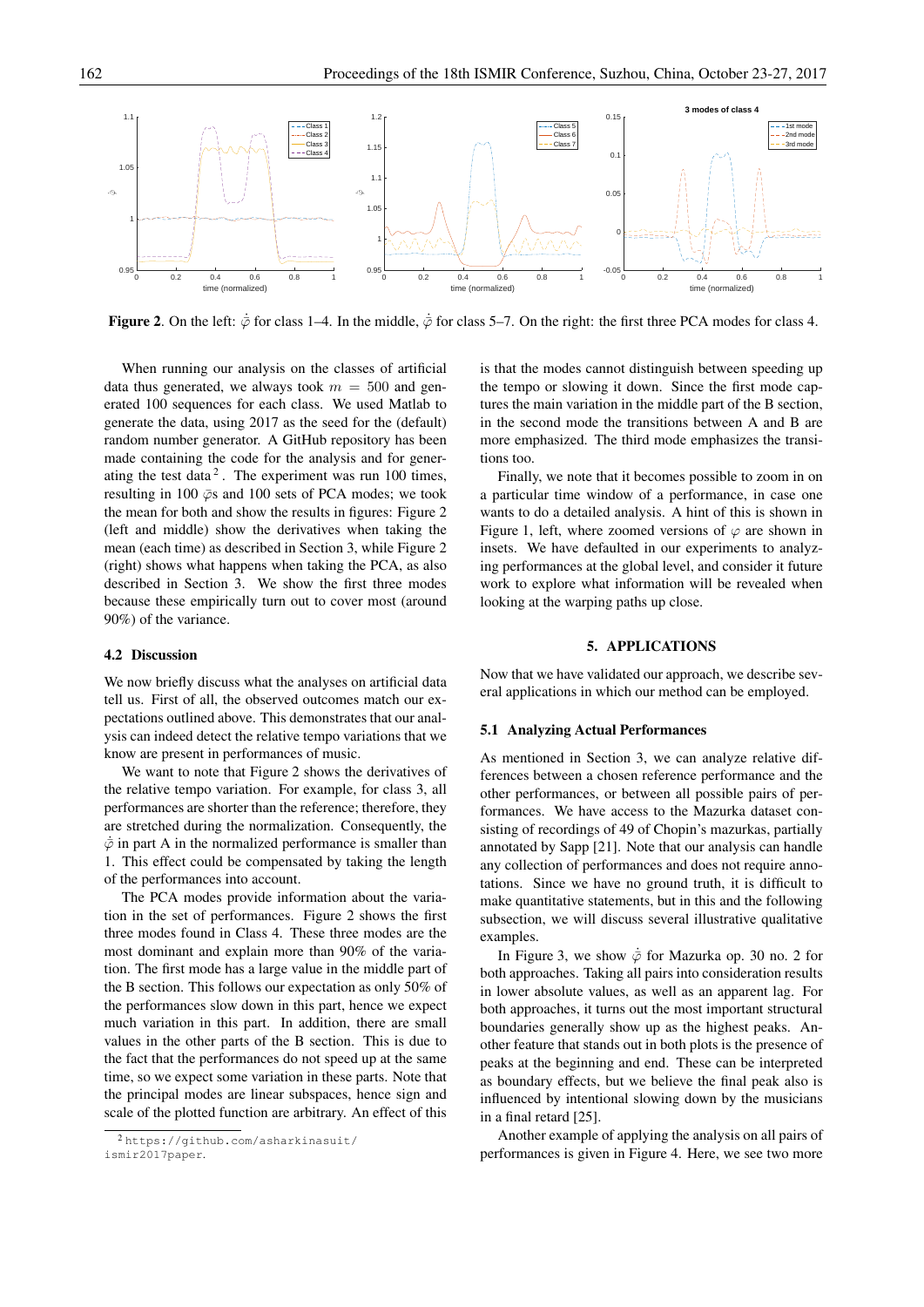

**Figure 3.** Sample showing  $\dot{\bar{\varphi}}$  for Mazurka op. 30 no. 2, comparing warping to a deadpan MIDI and warping everything to everything. Note the smoothing effect in the latter case. Salient structural parts are indicated with vertical lines: repeats (dotted) and structural boundaries (solid).

interesting features of the analysis. Firstly, it tends to hint at the musicians' interpretation of the structure of the piece (as also in Figure 3); the start of the melody is indicated with the vertical dashed line. Most performers emphasize this structural transition by slowing down slightly before it. However, the time at which they slow down varies slightly (compare this to e.g. class 3 and 5 of our artificial data). This will show in  $\varphi$ , and consequently in  $\dot{\bar{\varphi}}$ . Secondly, we note that ornaments tend not to vary tempo as much: the thin section in the figure is closer to 1 than the peak near the start of the melody. This helps corroborate Honing's results, e.g. [2, 5].

#### 5.2 Guiding Synthesis

For the performances in question, we know the piece that is performed and we have a score available. A direct acoustic rending of the score (via MIDI) would sound unnatural. Now, reparametrizations and their means are just functions, which we can apply to any other suitably defined function. Following the suggestion in [20] that a generated 'average' performance may be more aesthetically pleasing, we can now use these functions for this: by applying the  $\bar{\varphi}$ derived from a set of performances to a MIDI rendition, a more natural-sounding result will indeed be obtained. As an example, we ran our analysis on Chopin's mazurka op. 24 no. 2 with the MIDI rendition as reference performance and applied the resulting reparametrization to the MIDI $<sup>3</sup>$ .</sup> Note that, as in Figure 3, the tempo naturally decreases towards the end.

Applying  $\overline{\varphi}$  directly to audio is not the only thing that we can do. One possibility is exaggeration of tempo variation. To amplify sections that show major tempo variation, we can modify the  $\varphi$  by squaring it. Alternatively, to better display the tempo variations in an individual performance, we can rescale the function  $\varphi - \overline{\varphi}$ , capturing the difference of the actual performance to the mean in a performance



**Figure 4.**  $\dot{\phi}$  of the start of mazurka op. 17 no. 4. The start of the melody is marked with a vertical dashed bar, while the *delicatissimo* section is drawn in a thinner line.

collection. Such modifications offer useful analysis tools for bringing out more clearly the sometimes subtle effects employed by professional musicians.

Another possibility is to take  $\varphi$  from various sources, e.g., by generating  $\varphi$  for several different reference performances, and applying them to a MIDI rendition with various coefficients to achieve a kind of mixing effect. Finally, the principal modes of variation in the set can be used to modify the tempo in which the MIDI is rendered. Example audio files are available on request for any of these different ways of rendering musical scores using information from actual performances.

## 6. CONCLUSIONS AND FUTURE WORK

We have presented a formal framework for analyzing relative local tempo variations in collections of musical performances, which enables taking the mean and computing a PCA of these variations. This can be used to analyze a performed piece, or synthesize new versions of it.

Some challenges may be addressed in the future. One would be to give a more rigorous interpretation to the case of taking all pairwise comparisons into account. Furthermore, quantification of variation still presently is used in a relative fashion; our analysis indicates some amount of variation, but further interpretation of this amount would be useful. One might also substitute other DTW variants that can e.g. deal more intuitively with repeat sections [4].

Furthermore, while the studied variation classes were inspired by local tempo variations in classical music performances, it should be noted that our framework allows for generalization, being applicable to any collection of alignable time series data. Therefore, in future work, it will be interesting to investigate applications of our proposed method on other types of data, such as motion tracking data.

#### 7. REFERENCES

[1] A. Benetti Jr. Expressivity and musical performance: practice strategies for pianists. In *2nd Performance Studies Network Int. Conf.*, 2013.

<sup>3</sup> See https://github.com/asharkinasuit/ ismir2017paper, which includes the original for comparison.